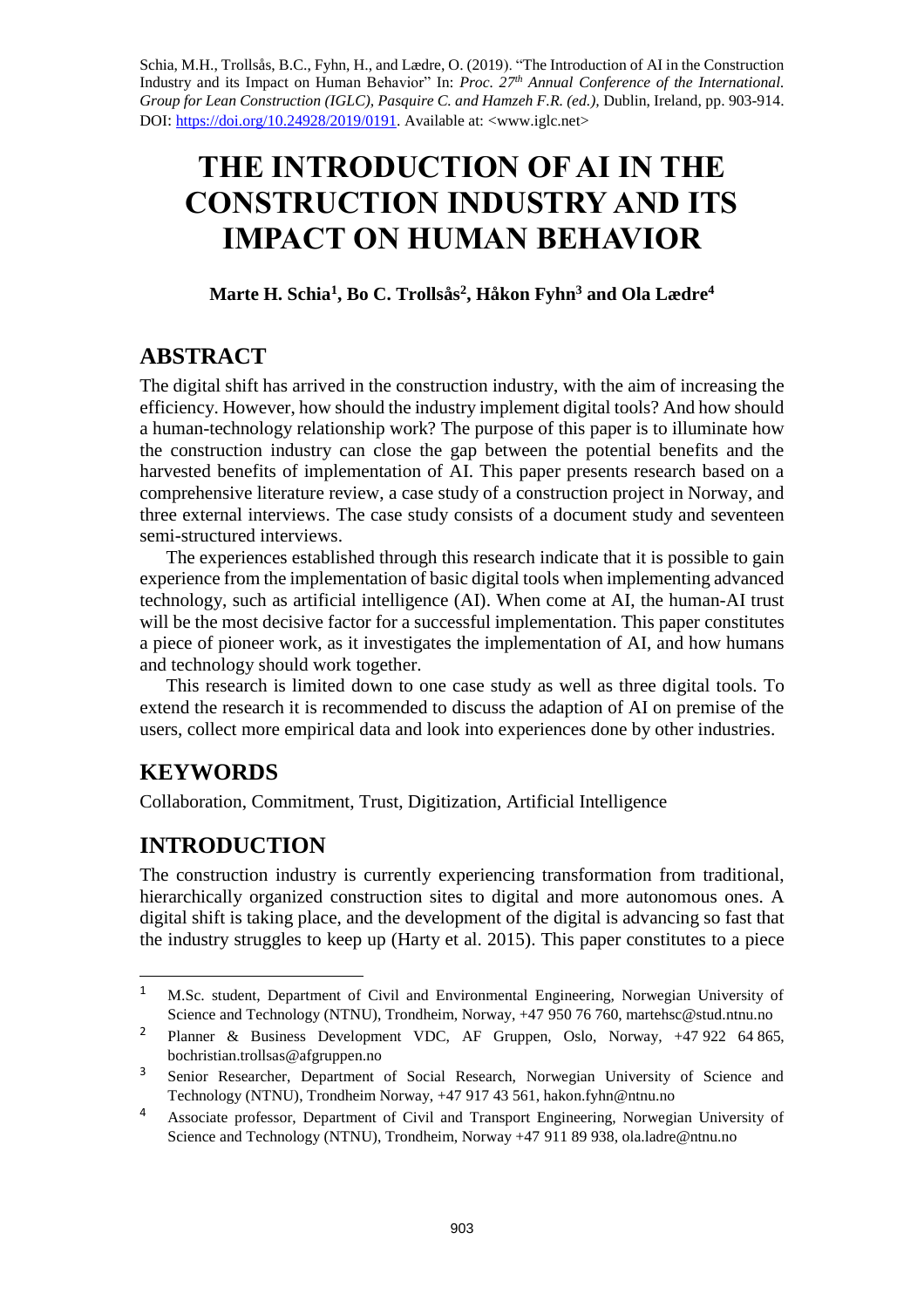of pioneer work, as it investigates the implementation of AI. Implementation of AI is a relatively unexplored topic, especially within the construction industry. AI can automate several operations and increase the efficiency of the building process (Salehi and Burgueño 2018). This is aligned with the lean-mindset, where minimizing waste and maximizing value is central (Ballard and Howell 2003).

Based on the above mentioned, the purpose of this paper is to illuminate how the construction industry can close the gap between the potential benefits and the harvested benefits of implementation of AI. In order to find a way of closing the gap, the following two research questions has been developed.

- What are the potential benefits of implementing AI in the construction industry?
- How does the construction industry harvest the benefits of AI implementation today?

This research is limited to a case study of a building project located in Oslo, Norway, in addition to three external interviews. The case study is restricted to look at three digital tools. Based on the lack of published research regarding the implementation of AI, a document study and interviews has been chosen as case specific methods. It has also been necessary for the authors to take advantage of the research regarding implementation of lean, last planner system (LPS), lower levels of digitization and other industries. In the following, the article consists of a method chapter, a theoretical framework, findings and discussion and at the end a conclusion and further research.

### **METHOD**

This study is based on a qualitative research method with the use of triangulation. Triangulation increases the research's validity (Yin 2009). Initially, a literature study has been performed in order to map current research on the topic. The empirical data collection consists of a single case study and three external interviews. Case study was chosen to obtain data from an ongoing project. External interviews were chosen with the aim of taking advantage of the experiences done by other industries. The following section describes the line of action of the methods used.

#### **LITERATURE STUDY**

The literature study was carried out using several acknowledged databases, journals, conference articles, articles, books and snowballing, in addition to recommendations from supervisors. A systematic searching strategy was developed, with keywords such as "Lean", "Last Planner System", "Implementation", "Digitization", "Culture", "Change", "Human Behavior", "Artificial Intelligence" in combination with various search functions and limitations such as "construction industry". The reliabilityobjectivity-accuracy-aptitude principle was used to evaluate the sources (NTNU 2019). Findings from the literature study are presented in the theoretical framework as a current state of research related to the topic of the study.

#### **EMPIRICAL DATA**

#### **Case Study**

Due to the lack of published research regarding implementation of AI, was case study chosen as a suitable method. The chosen case is Bispevika, a building project in Oslo, Norway. The project consists of approximately 7 years of construction and NOK 4-5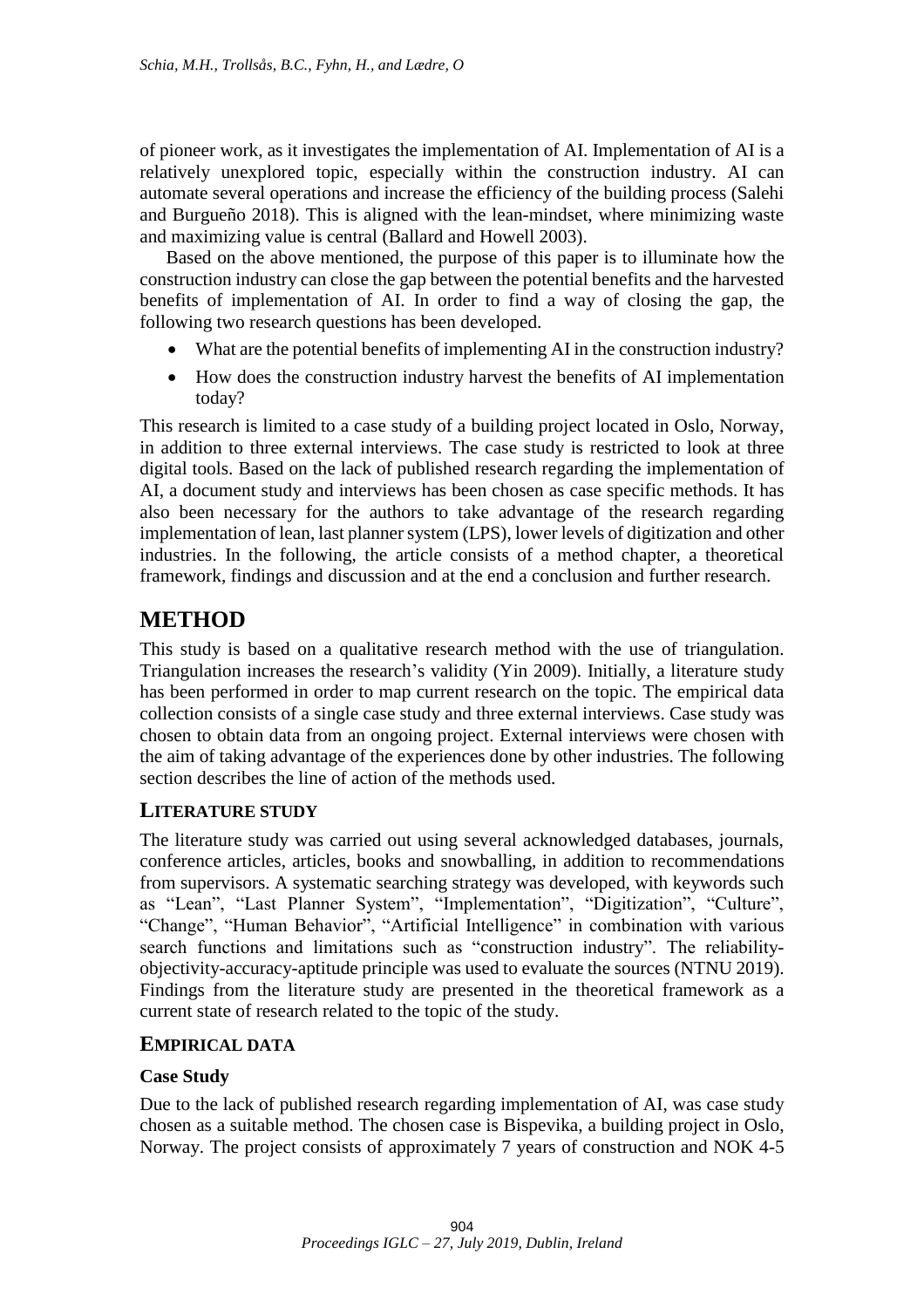billion (AF Gruppen 2019). Bispevika was chosen based on its non-traditional way of working regarding innovative processes and tools, and the fact that a project of that scale seems a perfect testing ground for implementations due to the possibility of learning and the possibility of having the same people improving it along the way. The Bispevika-mindset is based on a lean approach. To get a grip on the implementation of AI, it is chosen to look closer into the implementation of the three digital tools described in Table 1.

| Tool      | <b>Description</b>                                                                                                                                                                          | Level of<br>digitization  | Implementation<br>phase  |
|-----------|---------------------------------------------------------------------------------------------------------------------------------------------------------------------------------------------|---------------------------|--------------------------|
| Touchplan | A web-based construction collaborative tool, which can be seen as<br>a digital version of the tools in the LPS (Sticky notes and physical boards)<br>(Touchplan 2018)                       | Digitization              | Late implementation      |
| Synchro   | A 4D digital construction platform. Gives the workers the<br>opportunity to visualize, discuss and collaborate in order to find all<br>possible constraints before executing (Synchro 2019) | Digitalization            | Midway<br>implementation |
| ALICE     | An AI planning Software which uses the input from the users to,<br>create and optimize schedules based on the recipes created (ALICE<br>2017)                                               | Digital<br>Transformation | Early testing            |

Table 1: Explanation of the chosen digital tools at Bispevika

Document study and interviews was chosen as suitable methods to collect data. Two of the authors were also participating on a workshop with, and about ALICE, with the intent of acquire more knowledge about the tool.

#### **Document Study**

Mainly, three different project documents were used to support the data from the interviews and increase the authors knowledge regarding the project and ALICE. The document "Lean in Team Bispevika" is considered a guideline of understanding the culture and the way of working at the project. The documents "ALICE overview" and "Construction Information Model" can be considered as necessarily to acquire information about the complexity of ALICE.

#### **Interviews**

Seventeen semi-structured in-depth interviews, in addition to one pilot interview was carried out with interviewees from the main contractor and subcontractors. More specifically, 1 interviewee represented the company management, 3 represented the project management, 10 represented the operating department and 3 represented different subcontractors. The interviewees were people with different experiences, knowledge and mindsets regarding digitization.

The intention of the interviews has been to unveil the interviewees' opinions regarding the digital shift and its impact on the human behavior. A semi-structured technique was chosen to allow the interviewer to angle the questions and topics toward the relevance based on answers given by the interviewee (Yin 2009). Interviews was carried out with a prepared interview guide. The guide was developed in collaboration with supervisors/co-writers through a brainstorming of questions related to the research questions. Furthermore, all questions were grouped into categories, and the categories was named: Technology, Process and Culture. All interviews were recorded and completely transcribed. The analysis was conducted with inspiration from a step-wisedeductive inductive method, with the use of coding (Tjora 2017).

#### **External interviews**

With the aim of unveiling useful experiences considering implementation of AI in other industries, three external interviews were conducted. The three interviewees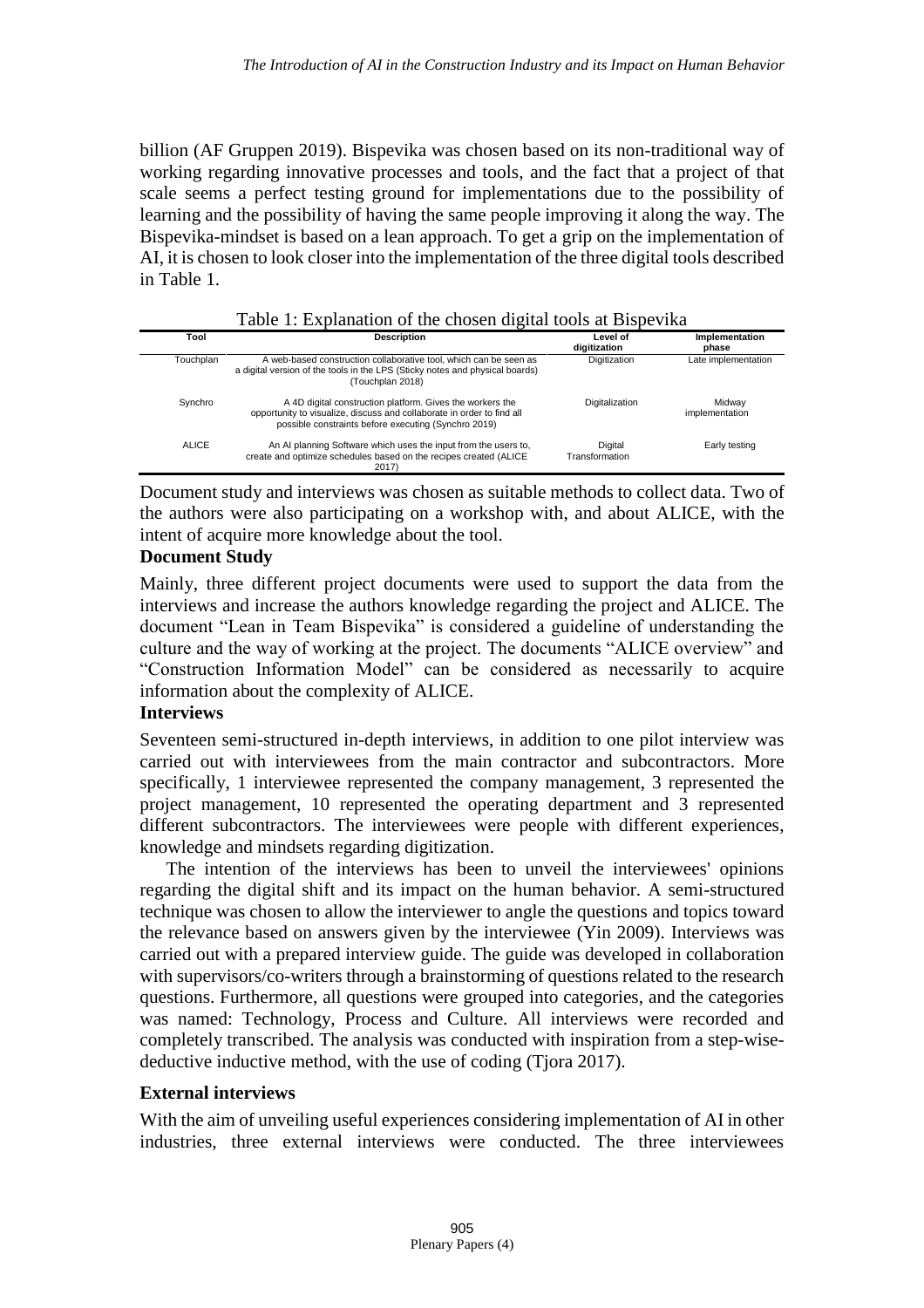represented three different companies, further described in Table 2. All three interviews were conducted and analysed in the same way as the case specific interviews.

| $1 \text{ and } 2.$ Description of external companies |                                                                                                                                                                                                       |                                                                                                                                                                             |  |  |  |  |
|-------------------------------------------------------|-------------------------------------------------------------------------------------------------------------------------------------------------------------------------------------------------------|-----------------------------------------------------------------------------------------------------------------------------------------------------------------------------|--|--|--|--|
| Company                                               | <b>Description company</b>                                                                                                                                                                            | <b>Description interviewee</b>                                                                                                                                              |  |  |  |  |
| Norwegian<br>open AI lab                              | Research center that brings together various research efforts within<br>Al. Current key areas for the research are health, energy, ocean space,<br>digital economy and smart environments (NTNU 2019) | Professor in Computer Science and Al.<br>Long experience within the development and<br>implementation of AI systems within the oil and<br>gas industry and fishing industry |  |  |  |  |
| Inmeta                                                | One of the leading consulting companies within machine learning in<br>Norway (Inmeta 2019)                                                                                                            | Data scientist with specialization within<br>machine learning. Experience with development<br>and implementation of AI systems in the<br>healthcare industry                |  |  |  |  |
| Spacemaker                                            | Norwegian start-up company that has developed an AI based<br>technology that calculate and optimize a construction site (Spacemaker<br>2019)                                                          | Chief Operating Officer with experience<br>within implementation of AI in the design phase of<br>construction projects                                                      |  |  |  |  |

## **THEORETICAL FRAMEWORK**

The construction industry is claimed to be undigitized and with a low productivity development compared to other industries (Barbosa et al. 2017). However, research indicates that the right implementation of digitization will increase efficiency of the building process (Barbosa et al. 2017). More advanced technology such as AI is now entering the industry. With more or less no research considering the implementation of AI, it will be necessary to take advantage of research regarding the implementation process itself and combine it with the technical knowledge of AI.

#### **IMPLEMENTATION AND THE IMPACT ON HUMAN BEHAVIOUR**

Implementation consists of the process of putting into practice an idea, program, or a set of activities and structures new to people attempting or expecting to change (Fullan 2007). Implementation can be considered as a change process, with inputs and a wish about a specific output. Research shows that incomplete implementations are often a result of incomplete preliminary work, where organizations are focusing on "what" instead of "how" (Noonan 2017; Senior and Swailes 2010).

Organizations are about people, and people forms cultures. Senior and Swailes (2010) defines culture as the following: "What is typical for the organization, the habits, the prevailing attitudes, the grown-up pattern of accepted and expected behavior". An implementation can also be considered as culture work. Culture is deep-seated, and is, therefore, likely to be resistant to change (Senior and Swailes 2010).

Motivation to change is decisive when implementing something new, but how do people get motivated? The goal-setting theory is strongly supported by research (Arnold et al. 2010). Setting performance goals that are specific and challenging (but not impossible), and to which the person feels committed, is likely to improve their work performance, their self-efficacy and their willingness to commit to new challenges (Arnold et al. 2010). However, recent research indicates that clear performance goals is not always beneficial. When working with simple processes, performance goals are considered beneficial, but when the processes are complex the same measures could actually inhibit productivity (Kahneman 2011).

Implementing change can be a long-term process, and commitment to the process can be weakened. The achievement of short-term wins is therefore essential, both as a motivating factor and as a mechanism for tracking the process towards the longer-term goals (Senior and Swailes 2010; Arnold et al. 2010). Another central factor considering motivation is the "implementation drivers". The people which drives the development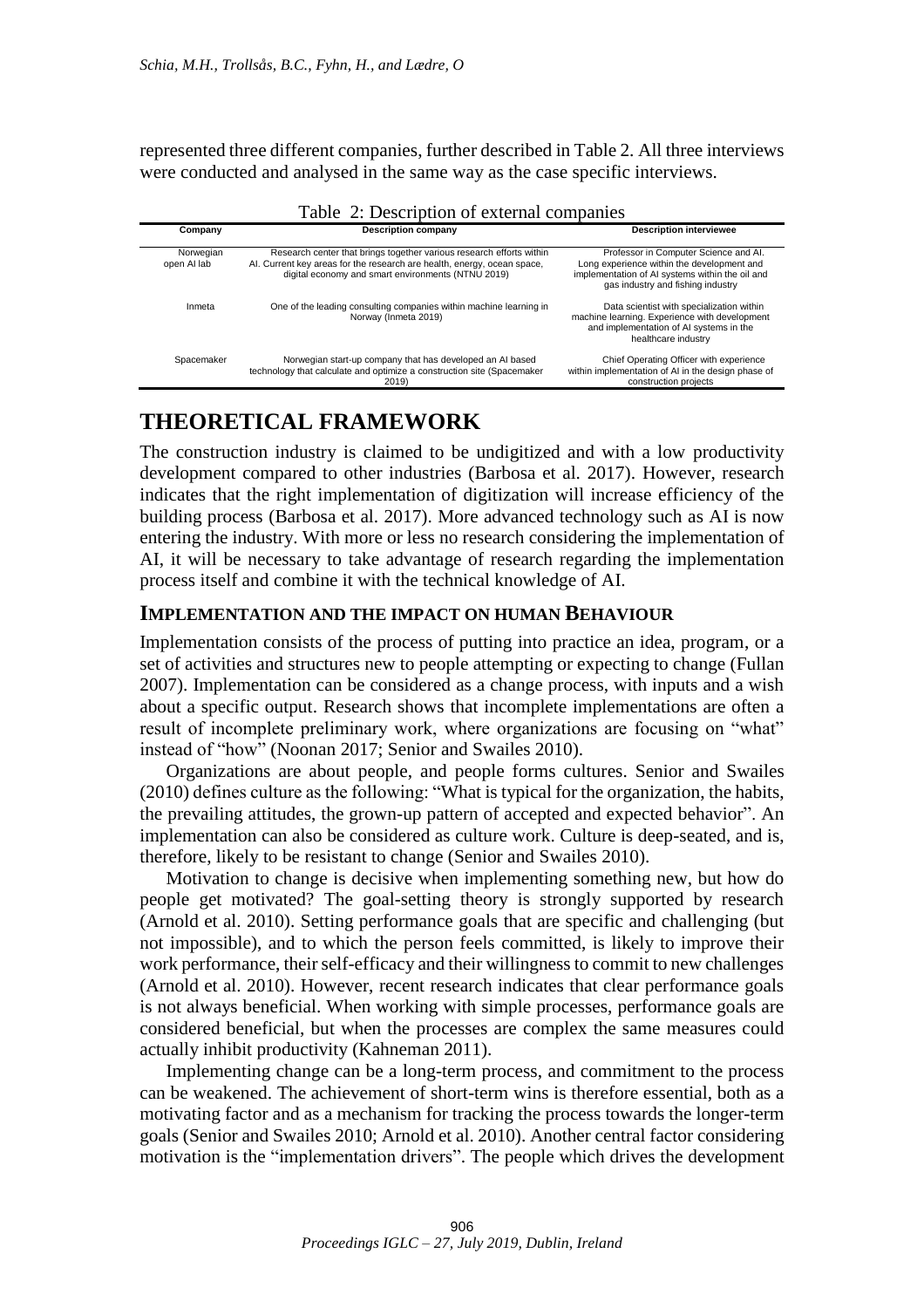further. The implementation is likely to fail if only the implementation drivers are motivated, as collaboration is key to innovation. Collaborative attitude, relationships based on trust and responsibility towards each other will facilitate motivation (Senior and Swailes 2010).

Every change will require training (Roland and Westergård 2015; Arnold et al. 2010). A training strategy should be developed and consist of: Training needs analysis, training design and training evaluation. All three are equally vital (Arnold et al. 2010).

As above mentioned, an organization is about people and people that forms cultures. So, what will happen when an organization is formed of people and AI? Will the factors motivation, commitment, collaboration, and trust as the literature are mentioning as decisive for a successful implementation be affected? In order to answer this, it is necessary to look deeper into the possibilities and limitations of the AI.

#### **AI IN CONSTRUCTION**

Digitization, digitalization, and digital transformation are often referred to as the same. However, the words represent different levels of the digital. Digitization involves creating a digital version of analog information, such as checklists on your mobile device instead of paper. Digitalization refers to the second level, where machines can perform human-controlled processes, such as continuously updating your Building Information Model (BIM). Digital Transformation is the integration of digital technologies in a way that the organization is fundamentally changing how they operate (Clerck 2016).

AI is defined as the ability of a machine to mimic intelligent human behavior, thus seeking to use human-inspired algorithms for approximating conventionally challenging problems (Salehi and Burgueño 2018). The implementation of AI can be seen as a digital transformation. Bolton (2018) exhibit the leading advantages of AI for organizations to be the following: Improve end-users experience using the data it provides, automate tasks to allow humans to focus on work that will add value and reduce human errors and deliver services more quickly. This can be seen in relation with the lean principles where maximizing value, minimizing waste and increase the efficiency of the working process is central (Ballard and Howell 1998).

As well-known is the adaption of AI relatively low in the construction industry (Blanco et al. 2018). However, today there are some start-ups that offers applications relevant to scheduling and image recognition. Using historical figures in addition to human-inputs, algorithms can consider millions of alternatives for project delivery and continually enhance the schedules. Image recognition can identify unsafe workers and aggregate this data to inform future training and education priorities. However, any AIalgorithm is based on training rather than programmed, which means that algorithms needs a certain amount of data to perform at the level of humans. Obtaining large data sets is today considered as a limitation for many building companies (Chui et al. 2018).

AI may help the construction industry to overcome the industry's greatest challenges, including costs, scheduling and safety (Blanco et al. 2018). However, is the construction industry in the starting phase of the digital transformation, and few projects have actually implemented AI. A central question considering the implementation will be how to get a successful human-AI collaboration?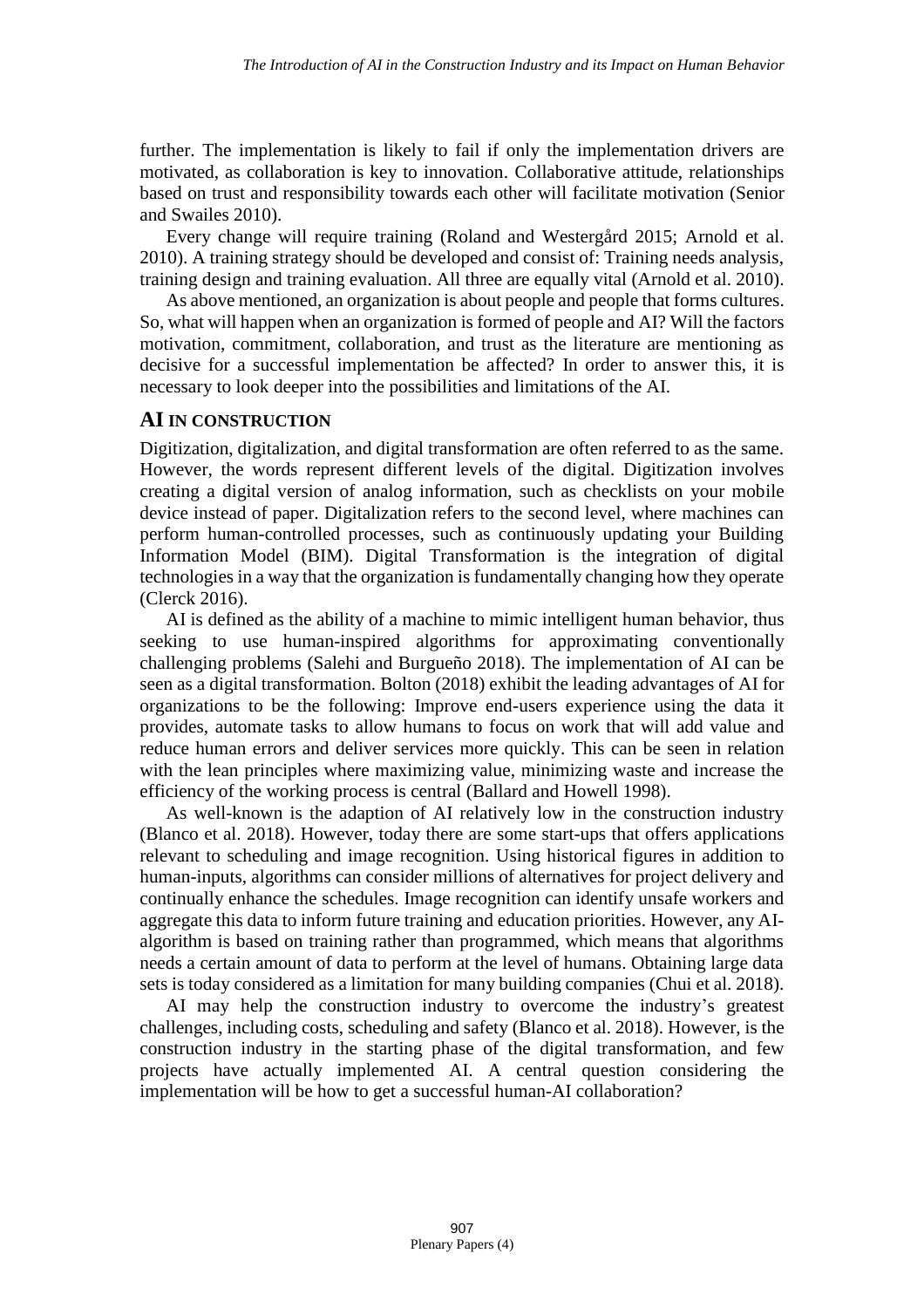#### **HUMAN-AI COLLABORATION**

The digital shift introduces new ways of working, where humans and technology have to cooperate. Traditional culture classifies humans and technology as separate entities (Carpenter et al. 2018). However, the last years technological development have resulted in advanced automation that can respond better than a human in specific situations (Abbass 2019). Humans can't compete with AI regarding analysis of data, information and knowledge, likewise AI cannot compete with a human's ability of pedagogy, creativity, visions and ethics (Carpenter et al. 2018).

As a successful human-human cooperation requires defined tasks and responsibility, a human-AI cooperation will require the same. Although, the tasks and responsibility are distributed between the human and AI, it can be difficult for the human to trust the AI output. How AI arrives at a particular prediction and recommendation, and further discern whether it is a good solution or not? This is one reason that adoption of some AI tools remains low in application areas where explainability is useful or indeed required (Chui et al. 2018).

Trust blend a complex array of interactions factors including attitude, beliefs, control, emotion, risk and power (Abbass 2019). Stated that AI do not have attitude, beliefs or emotion in addition to the human lack of understanding, may cause it hard for a human to trust the output. The human is in a vulnerable situation. However, if vulnerability is defined as f (capability, opportunity, intent), and one assume that the AI's intent is aligned with the human's intent, humans can through training learn AI's capabilities and opportunities. In other words, it is possible to increase the transparency, and further the trust, by educating humans about what AI can and cannot do, and where disruption might occur (Abbass 2019).

However, what happens if the human and AI disagree? Fluid interaction which allow the human to edit AI, and the AI to guide the human will be necessarily. The aim is to enable a collaborative exploration of the data that leads to common ground where both the AI and the human beliefs have been updated (Chander et al. 2018). An interaction that makes it possible for the AI to answer questions such as "Why do I need to re-plan at this point" will increase the human's ability to find biased data, understand and trust the AI (Fox et al. 2017) .

Another important factor regarding trust is time. If the machine operate reliably and predictable over a long time, humans will start to trust AI to the same degree they trust other humans (International Business Machines 2015). However, while it is possible to trust AI in a calculative, and a knowledge based way, it is difficult to reach a higher level of trust by identification (Lewicki and Bunker 1996) which seems to be reserved for fellow humans.

#### **FINDINGS AND DISCUSSION**

This section presents findings and discussion from the collected empirical data. With the aim of mapping where the construction industry is likely to be in the future considering AI and where the industry currently is regarding AI.

#### **THE POTENTIAL BENEFITS OF ARTIFICIAL INTELLIGENCE**

The digital shift is taking place, but it can be difficult to predict how the digitization will impact the construction industry. The findings are based on three external interviews, with high AI knowledge, in addition to nine case specific interviewees, with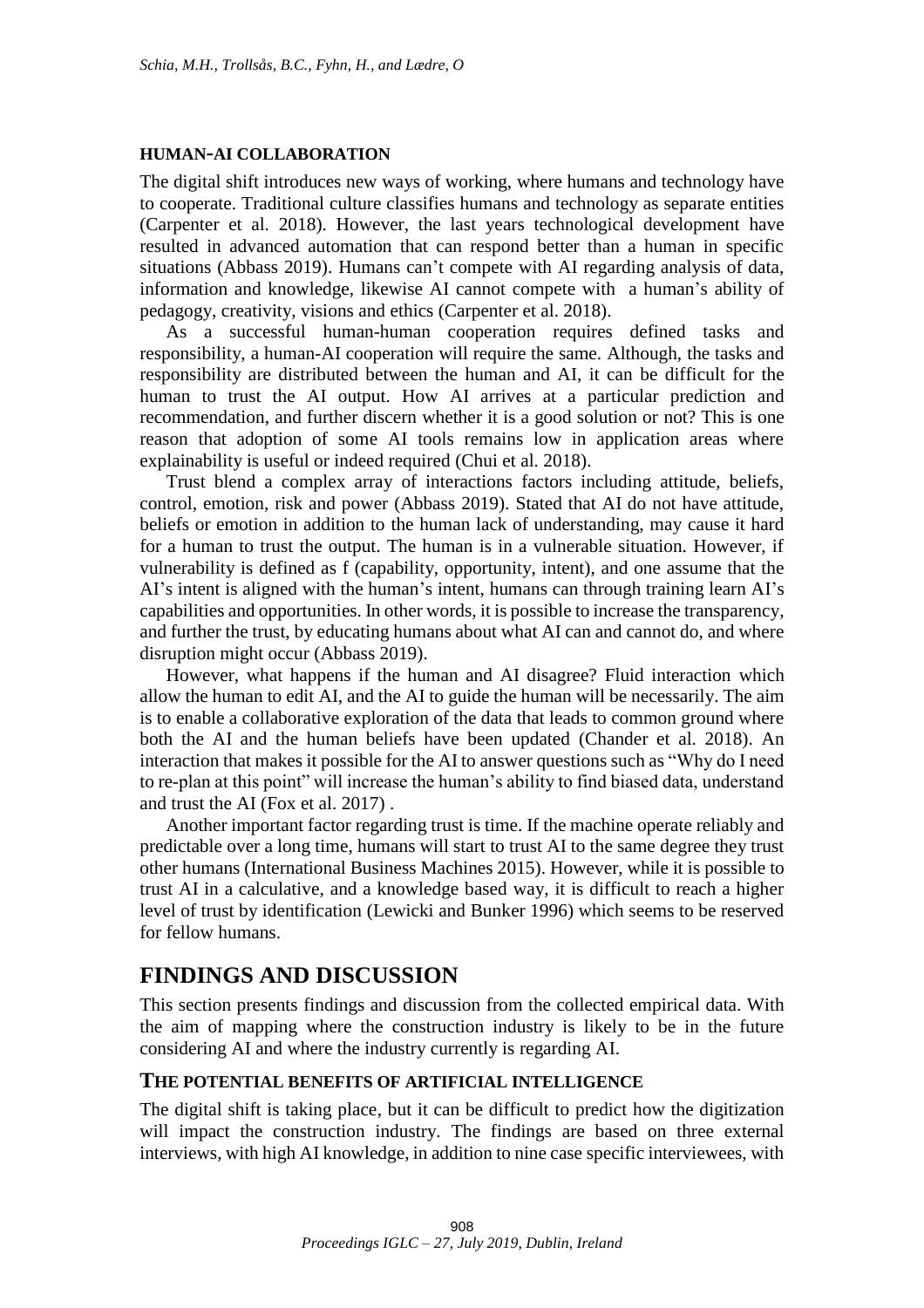relatively low AI knowledge. The remaining eight case specific interviewees are not included, due to their lack of knowledge considering AI. The interviewees were asked an open question considering AI's future in the construction industry to map people's thoughts about construction's digital future. The question resulted in both examples of applications and possible impacts. During the analysis of the collected data, the applications emerged into three AI categories inspired by Lee (2018) and Blanco (2018), namely: Machine learning, Pattern recognition and Automation.

**Machine learning** consists of algorithms that can analyse data and develop new solutions based on historical figures in a way a human never would be capable of. **Pattern recognition** is the process of recognizing patterns by using a machine learning algorithm. **Automation** is the process where AI will be able to carry out tasks done initially by humans, or tasks that go beyond human's ability. Table 3 is structured after these three categories, further is the potential benefits of taking them in use discussed.

| <b>Categories of Al</b> | <b>Application</b>                     | Impact                                                                                                                                                                                                                                  |
|-------------------------|----------------------------------------|-----------------------------------------------------------------------------------------------------------------------------------------------------------------------------------------------------------------------------------------|
| Machine learning        | Scheduling                             | Analysis of a large amount of data based on historical figures and human input. Makes it<br>possible to evaluate millions of scheduling options that take humans exponentially longer to<br>accomplish                                  |
| Pattern<br>recognition  | Health, Safety and<br>Environment      | Predict/early detection of dangerous situations by using machine learning algorithms in<br>combination with pattern recognition                                                                                                         |
| Pattern<br>recognition  | Storing space                          | A digital map that continuously shows the site and where it is possible to store materials<br>or machines. Will increase the predictability and efficiency on site                                                                      |
| Pattern<br>recognition  | Detection of<br>unregistered people    | Using pattern recognition to detect people and find those who are not registered at the<br>construction site. Will increase the safety and possibility of larceny and criminal damage                                                   |
| Automation              | Robots executing<br>dangerous work     | For example, work in the height, such as fire protection of steel beams. Will improve the<br>safety of humans                                                                                                                           |
| Automation              | Self-driving construction<br>machinery | The use of robots and self-driving construction machinery will change work flow                                                                                                                                                         |
| Automation              | Quality assure work                    | Robots that drives around the construction site scanning the site situation and compare it with<br>the BIM. This technology may save hundreds of hours spent of quality assuring work, both<br>considering the main- and subcontractors |

Table 3: Future application of AI presented by Team Bispevika

All applications mentioned in Table 3 will impact the workflow and work tasks. In order to function optimally, the applications will require human-AI trust and human-AI collaboration. The industry is today putting trust in individual expertise over empirics. This is interesting as the human remember feelings more than the actual event as a whole (Kahneman 2011). AI will act on common sense with no underlying intentions. One interviewee says the following: "Some people have bad intentions, that an AI would never have. I would have been equally sceptical to a human being as an AI, owing to people's intentions". This makes it easier to trust AI. AI will also have the ability to explore several "What ifs" while humans cannot. This is positive considering the optimization of processes but on the other hand, the reason why there is a need for transparency, as described in the theoretical framework. AI will never have a bad day at work. A result will be increased predictability in workflow and quality.

However, good solutions will require the right amount of data, sufficient data, and the right variables. All nine case specific interviewees are mentioning that knowing that AI is based on the right data set or BIM will be a prerequisite for trusting the AI. Eleven out of twelve interviewees point out that visualization of why and how the output is made will increase their understanding of the causality and further increase the trust. One interviewee says the following: "I would have managed to rely on the AI if it visualized why and how the output was made. Exemplification makes people understand and learn." The need for explanation corresponds with the research described in the theoretical framework. As stated in the theoretical framework will interaction with AI be necessarily to get a functional collaboration. However, the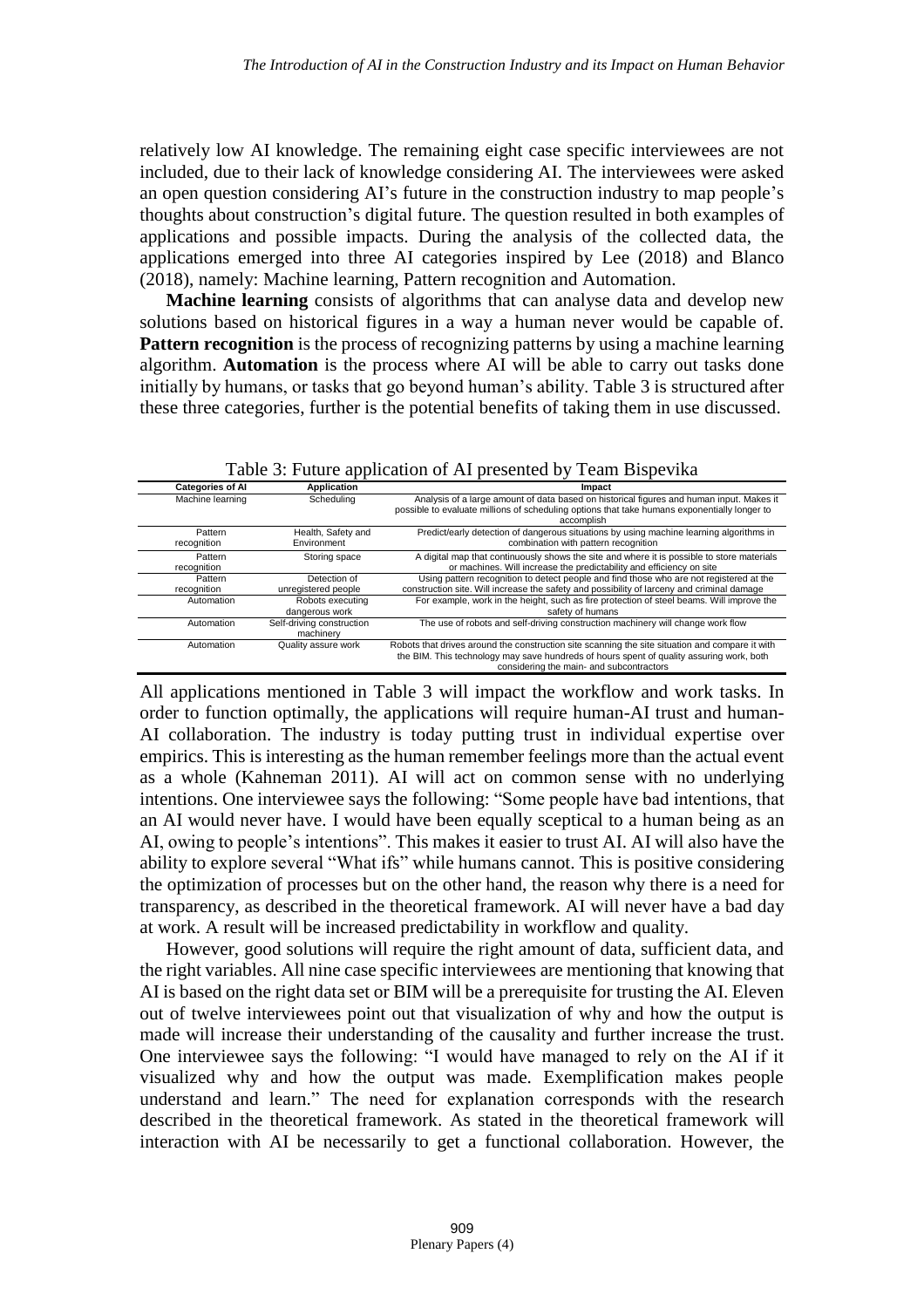majority of the interviewees sees it hard to imagine how communication with AI should work, especially if the AI and human disagree. Others can't imagine how they are supposed to disagree, if the input to the AI are based on human thoughts.

Considering the future, can it be beneficial to investigate the logistics and transportation industry and take advantage of their experiences considering machine learning and route optimization. The healthcare sector can contribute to experiences regarding pattern recognition. Experiences considering robotics can be taken from the manufacturing industry.

#### **HARVESTED BENEFITS OF ARTIFICIAL INTELLIGENCE**

This section is based on the seventeen case specific interviewees. To map the harvested benefits of artificial intelligence in Team Bispevika, it was chosen to investigate the implementation of three digital tools: Touchplan, Synchro and ALICE. The tools represent the three levels of digitization (digitization, digitalization and digital transformation), described in the theoretical framework. Table 4 and the following discussion will be structured after these three tools. The categories and sub-categories were developed in co-operation with supervisors as a foundation of the interview guide. A brainstorming and discussion of questions relevant for the research questions were conducted. Further, the different questions were emerged into Technology, Process and Culture and their following sub-categories as shown in Table 4. The three categories Technology, Process and Culture was inspired by Arnold (2010), and Roland and Westergård (2015) opinions regarding important implementation factors. An implementation can be seen as successful when all rows in Table 4 is marked.

|                   |                           | <u>DIUDVIINU</u>            |                             |                                          |
|-------------------|---------------------------|-----------------------------|-----------------------------|------------------------------------------|
| <b>Categories</b> | Sub-categories            | Touchplan<br>(Digitization) | Synchro<br>(Digitalization) | <b>ALICE</b><br>(Digital Transformation) |
|                   | Knowledge                 |                             |                             |                                          |
|                   | Training                  | X                           |                             |                                          |
| Technology        | Use                       | ν<br>⋏                      |                             |                                          |
|                   | Person Independence       | X                           |                             |                                          |
|                   | Knowledge                 | X                           |                             |                                          |
|                   | Training                  |                             |                             |                                          |
| Process           | Routines                  |                             |                             |                                          |
|                   | Person independence       |                             |                             |                                          |
|                   | Visibility of the utility |                             |                             |                                          |
|                   | Willingness to use        | X                           |                             |                                          |
| Culture           | Sense of achievement      |                             |                             |                                          |
|                   | Ownership                 |                             |                             |                                          |

Table 4: Today's situation regarding implementation of digital tools at Team Bispevika

**Touchplan** is a web-based construction collaborative tool, which is a digital version of the tools in the LPS (Sticky notes and physical boards). There is currently no training strategy regarding LPS or the use of Touchplan. Most interviewees think that the technical training is enough, although there is no defined training strategy. The interviewees consider themselves as competent users that can operate independent of expert users. This can be seen in the context of Toucplan's easy user interface. It is important for a successful implementation to illuminate the benefits it has for each employee's daily work tasks. Team Bispevika manage this in a good way, which is reflected by the high willingness and motivation to use Touchplan. One interviewee tells the following: "Six month ago, the only thing I was able to do on a computer was opening an e-mail. Today I am using Touchplan to plan and coordinate my work tasks. It's fantastic."

However, it is notable, that the interviewees tell that they are feeling person independent, but at the same time feel no sense of achievement, ownership nor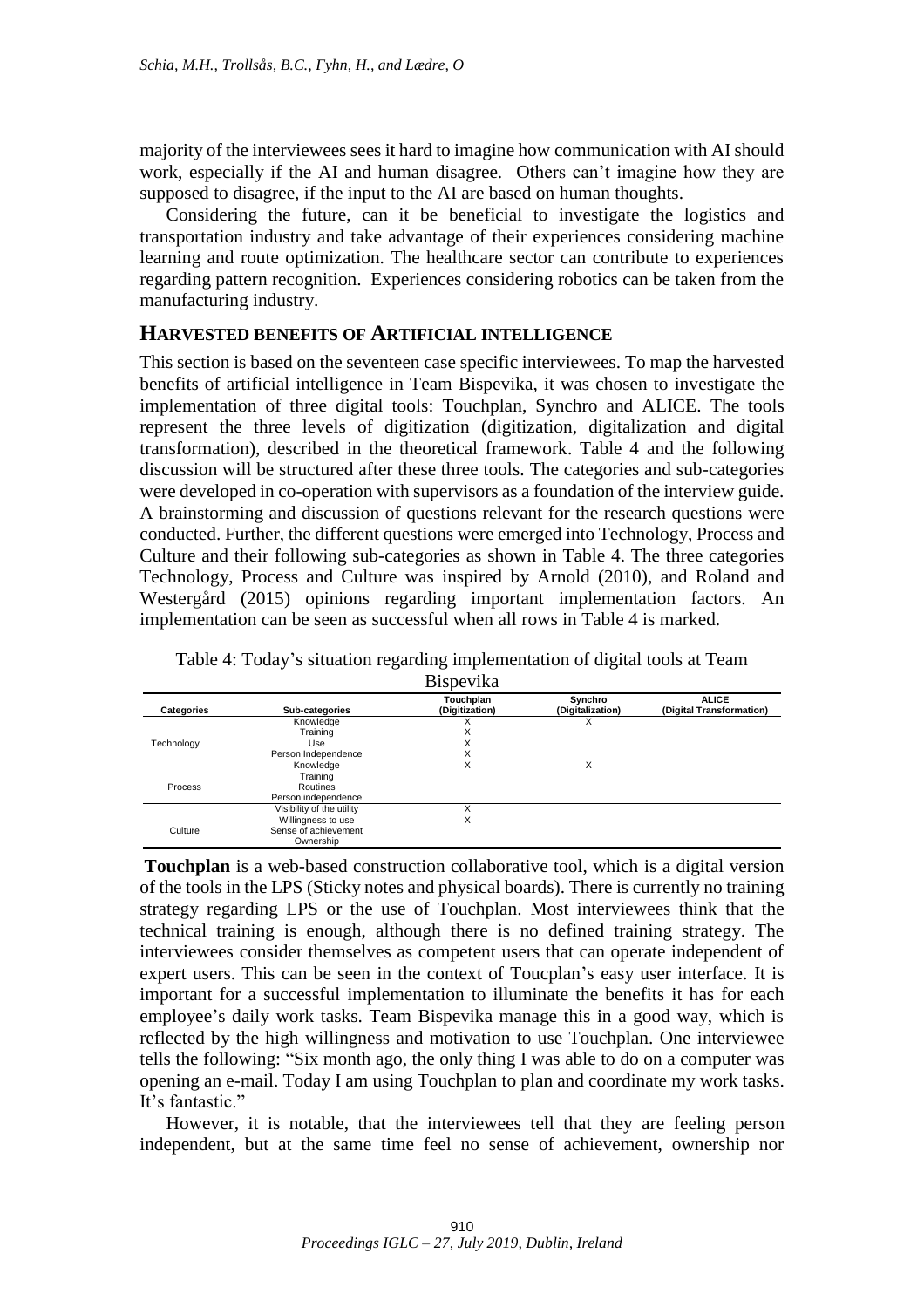commitment. This underlines how dependent they are on implementation drivers, in combination with the lack of a well-defined strategy and concrete goals. It seems like the implementation drivers have clear thoughts about who needs to learn the different things (training analysis), but that there is a lack of getting it into a clear and tangible structure (training design) in addition to continuously evaluation with the workers involved (training evaluation). As stated in the theoretical framework will all three factors (analysis, design and evaluation) be decisive.

**Synchro** is a 4D digital construction platform, which gives the workers the opportunity to visualize, discuss and collaborate in order to find all possible constraints before executing. As with Touchplan, there is currently no defined training strategy regarding 4D planning nor training in Synchro. There are today few people that can operate the program, and the interviewees are mentioning lack of time and extra work as main reasons. The lack of time may be a result of prioritizing in connection with the fact that few interviewees see the upsides of learning Synchro. This seems to affect the willingness and motivation to learn, and further the sense of achievement, ownership and commitment. However, those who are using it are pointing out the benefits of using the 4D model to get a common understanding of work tasks. The model is especially helpful in terms of the diversity of languages on a construction site.

**Touchplan and Synchro** represent transparent technology. Transparent technology is technology where the human control how the input is transformed to an output. As a result of the human controlled process, which makes the process transparent, is the output reliable and easy to trust. However, there is no guarantee that the given output is the most optimized, for example in terms of progression, staffing and cost, as the human brain have limited capacity of seeing different possibilities.

**ALICE** is based on AI which analyze, optimize and provide an output, such as a schedule. The tool is currently in the testing phase, which is illuminated by the empty rows in Table 4. AI is today a "hot" topic and widely used term. As the understanding of AI is not general knowledge in the industry, it will be difficult for a worker to understand how ALICE arrives at the presented output, and further trust the output. Today's lack of historical figures makes ALICE dependent of human-input. Humans partially controls the output, which makes it easier to trust the output. However, with enough historical figures the human input will no longer be necessary. Trust between humans are a decisive factor for a good collaboration and will likewise be important for a good human-AI collaboration. All interviewees agree that the implementation of AI will require other knowledge and training than the lower degrees of digitization.

### **CONCLUSION AND FURTHER RESEARCH**

This paper has the purpose of illuminating how the construction industry can close the gap between the potential benefits and the harvested benefits of the implementation of AI. The gap has been identified by looking into the construction's possible benefits of implementing AI and today's harvested benefits of AI.

The research has been conducted as a literature study, a case study of Team Bispevika and three external interviewees. It is possible to assume that the results can be generalized to other projects, as the chosen interviewees are persons with different positions, knowledge and attitudes considering the digital shift. Research done in this paper shows that technology, process, and culture are equally important to succeed with an implementation. Figure 3 and 4 illustrates the current implementation situation of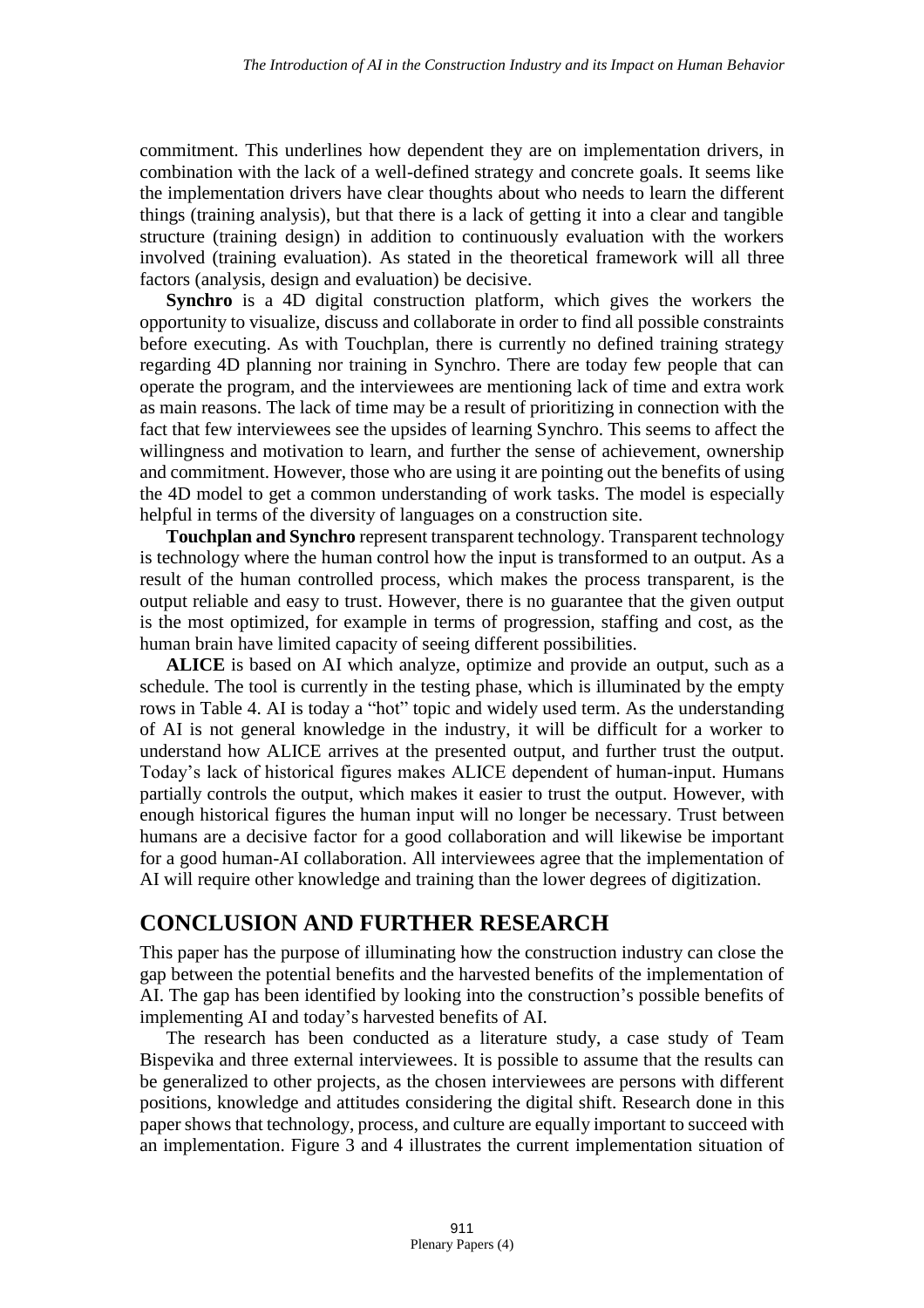Touchplan (digitization) and ALICE (digital transformation). Dark grey illustrates the required level for a successful implementation, and light grey illustrates that some factors are achieved but not everyone, while white illustrates that the required level for a successful implementation is far from reached.



Figure 3: Implementation of Touchplan Figure 4: Implementation of ALICE

As shown in Figure 3, **Touchplan** and LPS are not considered implemented. However, Touchplan can be considered as a user-friendly tool, where **Technology** is sufficiently developed in order to succeed with the implementation. The expert users have managed to make engagement and positive attitude among the employees. This has further resulted in the willingness and motivation to learn and use the tool. The employees miss the sense of achievement and ownership, and as a result, is **Culture** marked light grey. The **Process** is marked white as there is no clear training strategy. As illustrated in Figure 4, **ALICE** is not fully implemented, and is currently in the testing phase. The AI-technology itself is present, but the absence of historical figures and transparency makes the **Technology** light grey. **Process** and **Culture** is marked white as there is no defined strategy of implementing ALICE nor a flexible, motivated and knowledgeable working culture. It can be concluded that AI has come to stay, and that there exist several benefits by implementing AI. However, several barriers must be broken in order to take advantage of the proposed benefits. Table 5 presents the factors concluded to be decisive for a successful implementation of AI.

Table 5: Factors considered essential for closing the gap between the current and future use of AI in the construction industry

| <b>Experiences</b>         | Experiences and thoughts that can contribute to close the gap between the current and future use of AI |
|----------------------------|--------------------------------------------------------------------------------------------------------|
| Touchplan and Synchro      | A well-defined training strategy                                                                       |
|                            | The training should focus on the process it is supposed to support                                     |
|                            | Concrete goals for each employee, including long-term goals and short-terms goals                      |
|                            | Implementation drivers with positive attitude                                                          |
|                            | Cultivate a culture characterized by a positive attitude, commitment, and curiosity                    |
|                            | Involvement is important, but equally important is expectations                                        |
|                            | A Team should consist of people with experience from both production and use of digital tools          |
|                            | The use of 3D models improves the common understanding and communication                               |
|                            | Getting a positive reputation will make the implementation process easier                              |
| Other factors considered   | It should be taken advantage of AI in those cases where the technology can improve the process         |
| important. Based on        | Interaction with the AI will be necessarily in order to collaborate and trust the AI                   |
| literature, empirical data | A user interface that normal people can understand                                                     |
| and the authors thoughts   | Visualization of the process from input to output will increase causality and further the trust        |
|                            | Increased technological knowledge considering AI will contribute to trust                              |
|                            | Good experience considering the use of AI, will increase the trust                                     |
|                            | Implementation drivers with good understanding of human and Al                                         |
|                            | Available support is needed in a longer period compared to the lower degrees of digitization           |
|                            | Data with sufficient quality                                                                           |

The combination of human-AI trust and continuously optimizing a process makes it possible to increase the efficiency. Trust between humans and AI can more easily prevail when first established due to a lower possibility of conflict. AI can therefore be a supplement to improve a lean workflow.

AI technology differs from lower degrees of digitization as it has other prerequisites considering trust and collaboration with humans. It is recommended that further research discuss the adaption of AI on the premise of the users, collects more empirical data and investigates experiences done by other industries.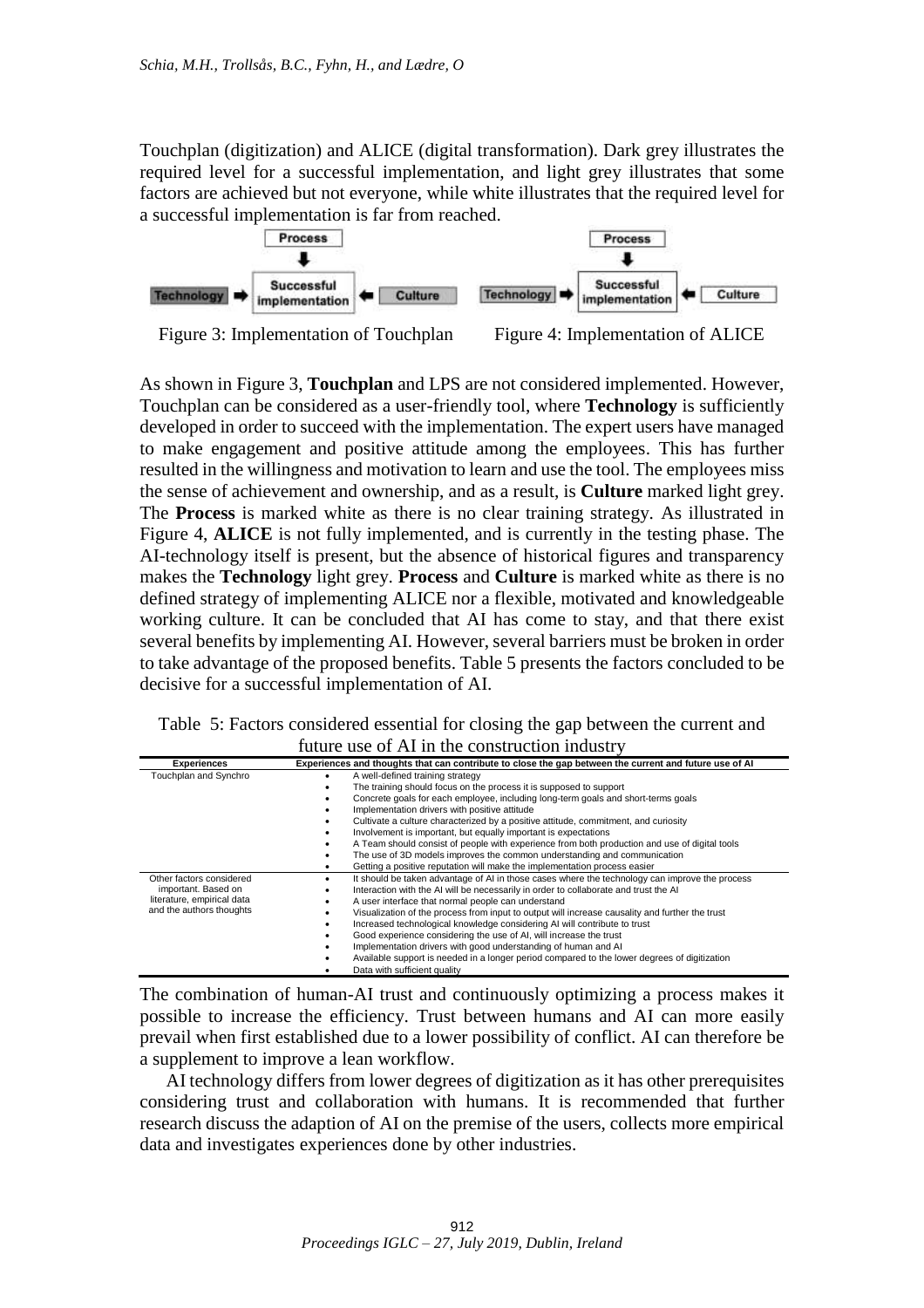### **REFERENCES**

- Abbass, H. A. (2019). "Social Integration of Artificial Intelligence: Functions, Automation Allocation Logic and Human-Autonomy Trust." *Cognitive Computation*, 10(48), 1–13.
- AF Gruppen. (2019). "Boligutvikling Bjørvika." [Residential Development in Bjørvika] *Boligutvikling i Bjørvika*, <https://afgruppen.no/prosjekter/bygg/bispevika/> (Apr. 16, 2019).
- ALICE. (2017). "ALICE Construction planning, scheduling, and management powered by artifical intelligence." *ALICE AI Construction*, <//www.alicetechnologies.com> (Apr. 15, 2019).
- Arnold, P. J., Randall, R., Patterson, P. F., Silvester, P. J., Robertson, P. I., Cooper, P. C., Burnes, P. B., Harris, D., Axtell, C., and Hartog, P. D. D. (2010). *Work Psychology*. Pearson Education Limited, Harlow, England.
- Ballard, G., and Howell, G. (1998). "Implementing Lean Construction: Understanding and Action." *Proc. of the 6th Ann.Conf. of the International Group for Lean Construction*, Guaruja, Brazil.
- Ballard, G., and Howell, G. (2003). "Lean Project Management." *Building Research and Information*, 31(2), 119–133.
- Barbosa, F., Woetzel, J., Mischke, J., Riberirinho, M. J., Sridhar, M., Pearsons, M., Bertram, N., and Brown, S. (2017). "Reinventing construction: A route to higher productivity." *Reinventing construction: A route to higher productivity*, <https://www.mckinsey.com/~/media/mckinsey/industries/capital%20projects%20 and%20infrastructure/our%20insights/reinventing%20construction%20through%2 0a%20productivity%20revolution/mgi-reinventing-construction-executivesummary.ashx> (Feb. 8, 2019).
- Blanco, J. L., Fuchs, S., Parsons, M., and Ribeirinho, M. J. (2018). "Artificial intelligence: Construction technology's next frontier." *Artificial intelligence: Construction technology's next frontier*, <https://www.mckinsey.com/industries/capital-projects-and-infrastructure/ourinsights/artificial-intelligence-construction-technologys-next-frontier> (Feb. 11, 2019).
- Bolton, C., Machová, V., Kovacova, M., and Valaskova, K. (2018). "The power of human-machine collaboration: Artificial Intelligence, Business automation, and the smart economy." *Economics, Management and Financial Markets*, 13(4), 51–56.
- Carpenter, S. A., Liu, C., Cao, W., and Yao, A. (2018). "Hierarchies of Understaning: Preparing for A.I." *Learning and Collaboration Technologies. Design, Development and Technological Innovation*, LCT, Las Vegas, USA, 20–39.
- Chander, A., Wang, J., Srinivasan, R., Uchino, K., and Chelian, S. (2018). "Working with Beliefs: AI Transparency in the Enterprise." *International Journal of Research in Engineering, Science and Management*, 1(9), 4.
- Chui, M., Manyika, J., and Miremadi, M. (2018). "What AI can and can't do (yet) for your business." *What AI can and Can't do (yet) for your business*, <https://www.mckinsey.com/business-functions/mckinsey-analytics/ourinsights/what-ai-can-and-cant-do-yet-for-your-business> (Feb. 11, 2019).